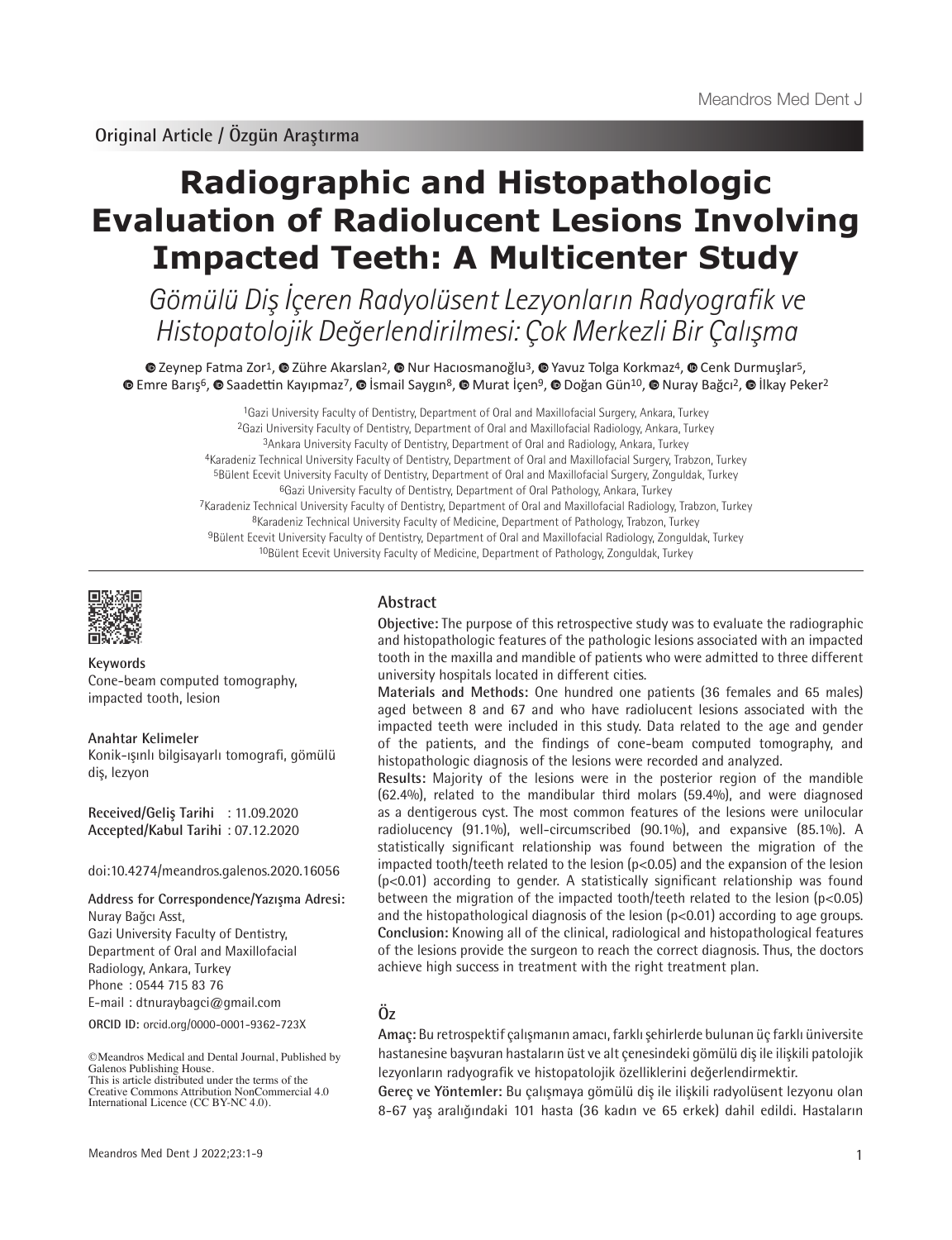yaşı ve cinsiyeti, lezyonların konik-ışınlı bilgisayarlı tomografi bulguları ve histopatolojik tanısı ile ilgili veriler kaydedildi ve analiz edildi.

**Bulgular:** Lezyonların çoğu mandibula posterior bölgede (%62,4), mandibular üçüncü molar dişlerle (%59,4) ilişkiliydi ve dentigeröz kist tanısı aldı. Lezyonlarda en fazla görülen özellikler uniloküler radyolüsensi (%91,1), iyi sınırlı (%90,1) ve ekspansif (%85,1) olması idi. Cinsiyete göre lezyon ile ilişkili gömülü diş/dişlerin migrasyonu (p<0,05) ve lezyonun ekspansiyonu (p<0,01) arasında istatiksel olarak anlamlı bir ilişki bulundu. Yaş gruplarına göre lezyon ile ilişkili diş/dişlerin migrasyonu (p<0,05) ve lezyonun histopatolojik tanısı (p<0,01) arasında istatiksel olarak anlamlı bir ilişki bulundu.

**Sonuç:** Lezyonların tüm klinik, radyolojik ve histopatolojik özelliklerinin bilinmesi cerrahın doğru tanıya ulaşmasını sağlar. Böylece hekimler doğru tedavi planı ile tedavide yüksek başarı elde ederler.

## **Introduction**

Impacted teeth are one of the most common situations in dentistry. Insufficient space in the dental arch, malposition, and absence of eruption force are some etiologic factors for the impaction (1). Impacted teeth can be extracted because of inflammation and infection, cyst and tumors, destruction of adjacent teeth, periodontitis, caries, and etcetera (2). The most common impacted teeth are mandibular third molars followed by maxillary third molars, maxillary canines, and mandibular premolars, respectively. Approximately, one in every five mandibular third molars and maxillary third molars are impacted. Also, radiolucency around the crowns in radiographic examination are present in 37% of impacted mandibular third molars and 15% of maxillary third molars (1,2).

The crowns of impacted teeth are surrounded by a soft tissue called dental follicle. Radiographically, the dental follicle is a radiolucent space with a thin radiopaque border (1). Immune-histochemical studies showed that the dental follicle cells have a great potential for growth and proliferation (3). Thus, pathologic changes can occur from the dental follicle and it can be detected as an enlargement of the pericoronal space. Dentigerous cyst (DC) is the most common pathology associated with the dental follicle. Odontogenic keratocyst (OKC) and ameloblastoma are the other pathologies associated with impacted molars. Bifurcation cyst, glandular odontogenic cyst, calcifying epithelial odontogenic tumor, adenomatoid odontogenic tumor, ameloblastic fibroma, and ameloblastic fibro-odontoma are rarely seen in radiolucent lesions associated with impacted teeth (4).

Radiographic examination is routinely used to detect the presence or absence of any pathology associated with impacted teeth (5). Different types of cystic and cystic-appearing lesions can be easily detected by periapical, occlusal, and panoramic radiography. Adjunct to these radiographic techniques, cone-beam computed tomography (CBCT), computed tomography (CT), magnetic resonance imaging and scintigraphy are used for detailed three-dimensional imaging of the lesions (6). Especially CBCT provides three-dimensional images with axial, sagittal and coronal sections with a lower radiation dose compared to CT. CBCT is originally designed for the visualization of solid structures in the head and neck region because it produces a lower radiation dose with high spatial resolution. The clinical use of CBCT provides accurate information about the contents and borders of the lesions, their special relations with surrounding structures, and cortical expansion for which the conventional radiographic techniques are usually inadequate (7).

In the literature, there are a lot of studies about impacted teeth and the lesions (8-10). To the best of our knowledge, this paper is one of the very few multicenter studies that evaluate the pathologic lesions related with impacted teeth (11,12). In other multicenter studies, specific lesions have been evaluated. In contrast, in this study, the lesions associated with impacted teeth have been handled more comprehensively. The purpose of this retrospective study was to evaluate the radiographic and histopathologic features of the pathologic lesions associated with impacted tooth in maxilla and mandible of patients who were admitted to three different university hospitals located in different cities.

## **Materials and Methods**

## **Data Collection**

This multicenter study was conducted in three different university hospitals. Before starting the study, ethical approval was received (approval no: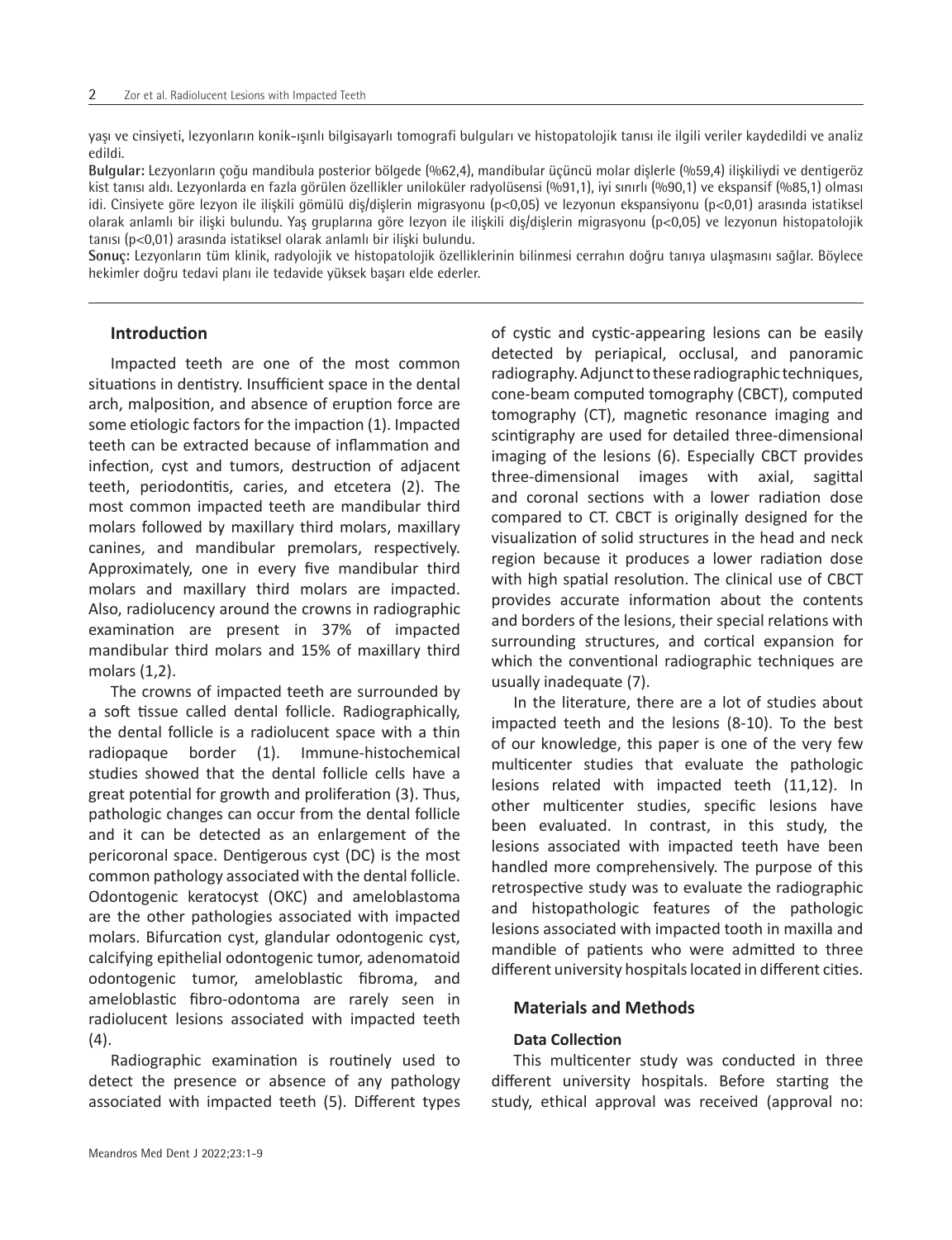36290600/63, date: 30.11.2015). This study was carried out in accordance with the principles of the Helsinki Declaration. CBCT images belonging to 101 patients (36 females and 65 males) having radiolucent lesions in conjunction with any impacted tooth/teeth were assessed. The CBCT images of patients who had a history of maxillofacial trauma, surgery, and artifacts were excluded from the study.

CBCT images in different centers were obtained by ProMax 3D Mid (Planmeca Oy, Helsinki, Finland), Morita Veraviewepocs 3D R100-CP (J Morita MFG Corp, Kyoto, Japan) and Kodak 9500 3D (Kodak Corp, Carestream Health, Rochester, New York) using parameters of 90 kilovoltage peak, 12-mile ampere, scanning time of 10.8-13.8 seconds and 0.4 mile meter voxel size according to imaging area. Sagittal, coronal, and axial CBCT sections of the radiolucent lesions in conjunction with any impacted tooth/teeth were evaluated in a quiet room with subdued ambient lighting, approximately 50 centimeters away from the screen by dentomaxillofacial radiologists with at least five years of experience. The dentomaxillofacial radiologists held a meeting to detect the evaluation criteria of the lesions before starting the evaluation process (Table 1). Surgical procedures of the lesions were performed by maxillofacial surgeons with at least seven years of experience. Histopathologic validations were carried out by pathologists with at least ten years of experience. Demographic data, CBCT findings and histopathologic validations of the patients were recorded.

#### **Statistical Analysis**

Obtained data were statistically analyzed by using SPSS program version 21.0 (SPSS Inc., Chicago, USA). The findings were categorized and statistically analyzed with descriptive statistics, crosstabs, chi-square tests and Fisher's Exact tests where appropriate. Statistical analyses were performed both in 95% and 99% confidence intervals. The patients were categorized into three age groups: 8-30 years old (<30 years old), 31-50 years old and 51 years old and over (51> years old) for the analysis.

## **Results**

CBCT and histopathologic data belonging to 101 patients (36 females; 35.6% and 65 males; 64.4%) aged between 8 and 67 years (mean age ± standard deviation: 38.8±15.7) were evaluated in the study

| <b>Demographics</b><br>1. Age<br>2. Gender<br>Features of the lesions<br>3. Location<br>a) Anterior region of the jaws<br>b) Posterior region of the jaws<br>4. Internal structure<br>a) Unilocular radiolucent<br>b) Multilocular radiolucent<br>5. Periphery<br>a) Well-defined<br>b) Scalloped shape<br>6. Impacted tooth/teeth in conjunction with the lesion<br>7. The relationship between impacted tooth/teeth and lesion<br>a) The lesion related with crown of the impacted tooth/teeth<br>b) The lesion related with root of the impacted tooth/teeth<br>c) The lesion related with both crown and root of the<br>impacted tooth/teeth<br>8. Migration of impacted tooth/teeth in conjunction with<br>the lesion<br>a) No migration<br>b) Migration towards buccal direction<br>c) Migration towards lingual/palatal direction<br>9. Expansion and direction of the lesion<br>a) Buccal expansion<br>b) Buccal-lingual or buccal-palatal expansion<br>c) Lingual or palatal expansion<br>10. Size of the lesion (mm)<br>11. Effects on surrounding anatomical structures<br>a) No effect<br>b) The lesion is adjacent to cortical boundary of anatomical structures<br>c) The lesion is related with surrounding anatomical structures<br>12. Expansion of the lesion<br>a) Present<br>b) Absent<br>13. Cortical bone thinning related with the lesion<br>a) Present<br>b) Absent<br>14. Cortical bone perforation related with the lesion<br>a) Present<br>b) Absent<br>15. Root resorption in adjacent tooth/teeth<br>a) Present<br>b) Absent<br>16. Migration in adjacent tooth/teeth<br>a) Present<br>b) Absent | Table 1. The evaluation criteria of the study |
|-------------------------------------------------------------------------------------------------------------------------------------------------------------------------------------------------------------------------------------------------------------------------------------------------------------------------------------------------------------------------------------------------------------------------------------------------------------------------------------------------------------------------------------------------------------------------------------------------------------------------------------------------------------------------------------------------------------------------------------------------------------------------------------------------------------------------------------------------------------------------------------------------------------------------------------------------------------------------------------------------------------------------------------------------------------------------------------------------------------------------------------------------------------------------------------------------------------------------------------------------------------------------------------------------------------------------------------------------------------------------------------------------------------------------------------------------------------------------------------------------------------------------------------------------------------------------------------------------------------------------------|-----------------------------------------------|
|                                                                                                                                                                                                                                                                                                                                                                                                                                                                                                                                                                                                                                                                                                                                                                                                                                                                                                                                                                                                                                                                                                                                                                                                                                                                                                                                                                                                                                                                                                                                                                                                                               |                                               |
|                                                                                                                                                                                                                                                                                                                                                                                                                                                                                                                                                                                                                                                                                                                                                                                                                                                                                                                                                                                                                                                                                                                                                                                                                                                                                                                                                                                                                                                                                                                                                                                                                               |                                               |
|                                                                                                                                                                                                                                                                                                                                                                                                                                                                                                                                                                                                                                                                                                                                                                                                                                                                                                                                                                                                                                                                                                                                                                                                                                                                                                                                                                                                                                                                                                                                                                                                                               |                                               |
|                                                                                                                                                                                                                                                                                                                                                                                                                                                                                                                                                                                                                                                                                                                                                                                                                                                                                                                                                                                                                                                                                                                                                                                                                                                                                                                                                                                                                                                                                                                                                                                                                               |                                               |
|                                                                                                                                                                                                                                                                                                                                                                                                                                                                                                                                                                                                                                                                                                                                                                                                                                                                                                                                                                                                                                                                                                                                                                                                                                                                                                                                                                                                                                                                                                                                                                                                                               |                                               |
|                                                                                                                                                                                                                                                                                                                                                                                                                                                                                                                                                                                                                                                                                                                                                                                                                                                                                                                                                                                                                                                                                                                                                                                                                                                                                                                                                                                                                                                                                                                                                                                                                               |                                               |
|                                                                                                                                                                                                                                                                                                                                                                                                                                                                                                                                                                                                                                                                                                                                                                                                                                                                                                                                                                                                                                                                                                                                                                                                                                                                                                                                                                                                                                                                                                                                                                                                                               |                                               |
|                                                                                                                                                                                                                                                                                                                                                                                                                                                                                                                                                                                                                                                                                                                                                                                                                                                                                                                                                                                                                                                                                                                                                                                                                                                                                                                                                                                                                                                                                                                                                                                                                               |                                               |
|                                                                                                                                                                                                                                                                                                                                                                                                                                                                                                                                                                                                                                                                                                                                                                                                                                                                                                                                                                                                                                                                                                                                                                                                                                                                                                                                                                                                                                                                                                                                                                                                                               |                                               |
|                                                                                                                                                                                                                                                                                                                                                                                                                                                                                                                                                                                                                                                                                                                                                                                                                                                                                                                                                                                                                                                                                                                                                                                                                                                                                                                                                                                                                                                                                                                                                                                                                               |                                               |
|                                                                                                                                                                                                                                                                                                                                                                                                                                                                                                                                                                                                                                                                                                                                                                                                                                                                                                                                                                                                                                                                                                                                                                                                                                                                                                                                                                                                                                                                                                                                                                                                                               |                                               |
|                                                                                                                                                                                                                                                                                                                                                                                                                                                                                                                                                                                                                                                                                                                                                                                                                                                                                                                                                                                                                                                                                                                                                                                                                                                                                                                                                                                                                                                                                                                                                                                                                               |                                               |
|                                                                                                                                                                                                                                                                                                                                                                                                                                                                                                                                                                                                                                                                                                                                                                                                                                                                                                                                                                                                                                                                                                                                                                                                                                                                                                                                                                                                                                                                                                                                                                                                                               |                                               |
|                                                                                                                                                                                                                                                                                                                                                                                                                                                                                                                                                                                                                                                                                                                                                                                                                                                                                                                                                                                                                                                                                                                                                                                                                                                                                                                                                                                                                                                                                                                                                                                                                               |                                               |
|                                                                                                                                                                                                                                                                                                                                                                                                                                                                                                                                                                                                                                                                                                                                                                                                                                                                                                                                                                                                                                                                                                                                                                                                                                                                                                                                                                                                                                                                                                                                                                                                                               |                                               |
|                                                                                                                                                                                                                                                                                                                                                                                                                                                                                                                                                                                                                                                                                                                                                                                                                                                                                                                                                                                                                                                                                                                                                                                                                                                                                                                                                                                                                                                                                                                                                                                                                               |                                               |
|                                                                                                                                                                                                                                                                                                                                                                                                                                                                                                                                                                                                                                                                                                                                                                                                                                                                                                                                                                                                                                                                                                                                                                                                                                                                                                                                                                                                                                                                                                                                                                                                                               |                                               |
|                                                                                                                                                                                                                                                                                                                                                                                                                                                                                                                                                                                                                                                                                                                                                                                                                                                                                                                                                                                                                                                                                                                                                                                                                                                                                                                                                                                                                                                                                                                                                                                                                               |                                               |
|                                                                                                                                                                                                                                                                                                                                                                                                                                                                                                                                                                                                                                                                                                                                                                                                                                                                                                                                                                                                                                                                                                                                                                                                                                                                                                                                                                                                                                                                                                                                                                                                                               |                                               |
|                                                                                                                                                                                                                                                                                                                                                                                                                                                                                                                                                                                                                                                                                                                                                                                                                                                                                                                                                                                                                                                                                                                                                                                                                                                                                                                                                                                                                                                                                                                                                                                                                               |                                               |
|                                                                                                                                                                                                                                                                                                                                                                                                                                                                                                                                                                                                                                                                                                                                                                                                                                                                                                                                                                                                                                                                                                                                                                                                                                                                                                                                                                                                                                                                                                                                                                                                                               |                                               |
|                                                                                                                                                                                                                                                                                                                                                                                                                                                                                                                                                                                                                                                                                                                                                                                                                                                                                                                                                                                                                                                                                                                                                                                                                                                                                                                                                                                                                                                                                                                                                                                                                               |                                               |
|                                                                                                                                                                                                                                                                                                                                                                                                                                                                                                                                                                                                                                                                                                                                                                                                                                                                                                                                                                                                                                                                                                                                                                                                                                                                                                                                                                                                                                                                                                                                                                                                                               |                                               |
|                                                                                                                                                                                                                                                                                                                                                                                                                                                                                                                                                                                                                                                                                                                                                                                                                                                                                                                                                                                                                                                                                                                                                                                                                                                                                                                                                                                                                                                                                                                                                                                                                               |                                               |
|                                                                                                                                                                                                                                                                                                                                                                                                                                                                                                                                                                                                                                                                                                                                                                                                                                                                                                                                                                                                                                                                                                                                                                                                                                                                                                                                                                                                                                                                                                                                                                                                                               |                                               |
|                                                                                                                                                                                                                                                                                                                                                                                                                                                                                                                                                                                                                                                                                                                                                                                                                                                                                                                                                                                                                                                                                                                                                                                                                                                                                                                                                                                                                                                                                                                                                                                                                               |                                               |
|                                                                                                                                                                                                                                                                                                                                                                                                                                                                                                                                                                                                                                                                                                                                                                                                                                                                                                                                                                                                                                                                                                                                                                                                                                                                                                                                                                                                                                                                                                                                                                                                                               |                                               |
|                                                                                                                                                                                                                                                                                                                                                                                                                                                                                                                                                                                                                                                                                                                                                                                                                                                                                                                                                                                                                                                                                                                                                                                                                                                                                                                                                                                                                                                                                                                                                                                                                               |                                               |
|                                                                                                                                                                                                                                                                                                                                                                                                                                                                                                                                                                                                                                                                                                                                                                                                                                                                                                                                                                                                                                                                                                                                                                                                                                                                                                                                                                                                                                                                                                                                                                                                                               |                                               |
|                                                                                                                                                                                                                                                                                                                                                                                                                                                                                                                                                                                                                                                                                                                                                                                                                                                                                                                                                                                                                                                                                                                                                                                                                                                                                                                                                                                                                                                                                                                                                                                                                               |                                               |
|                                                                                                                                                                                                                                                                                                                                                                                                                                                                                                                                                                                                                                                                                                                                                                                                                                                                                                                                                                                                                                                                                                                                                                                                                                                                                                                                                                                                                                                                                                                                                                                                                               |                                               |
|                                                                                                                                                                                                                                                                                                                                                                                                                                                                                                                                                                                                                                                                                                                                                                                                                                                                                                                                                                                                                                                                                                                                                                                                                                                                                                                                                                                                                                                                                                                                                                                                                               |                                               |
|                                                                                                                                                                                                                                                                                                                                                                                                                                                                                                                                                                                                                                                                                                                                                                                                                                                                                                                                                                                                                                                                                                                                                                                                                                                                                                                                                                                                                                                                                                                                                                                                                               |                                               |
|                                                                                                                                                                                                                                                                                                                                                                                                                                                                                                                                                                                                                                                                                                                                                                                                                                                                                                                                                                                                                                                                                                                                                                                                                                                                                                                                                                                                                                                                                                                                                                                                                               |                                               |
|                                                                                                                                                                                                                                                                                                                                                                                                                                                                                                                                                                                                                                                                                                                                                                                                                                                                                                                                                                                                                                                                                                                                                                                                                                                                                                                                                                                                                                                                                                                                                                                                                               |                                               |
|                                                                                                                                                                                                                                                                                                                                                                                                                                                                                                                                                                                                                                                                                                                                                                                                                                                                                                                                                                                                                                                                                                                                                                                                                                                                                                                                                                                                                                                                                                                                                                                                                               |                                               |
|                                                                                                                                                                                                                                                                                                                                                                                                                                                                                                                                                                                                                                                                                                                                                                                                                                                                                                                                                                                                                                                                                                                                                                                                                                                                                                                                                                                                                                                                                                                                                                                                                               |                                               |
|                                                                                                                                                                                                                                                                                                                                                                                                                                                                                                                                                                                                                                                                                                                                                                                                                                                                                                                                                                                                                                                                                                                                                                                                                                                                                                                                                                                                                                                                                                                                                                                                                               |                                               |
|                                                                                                                                                                                                                                                                                                                                                                                                                                                                                                                                                                                                                                                                                                                                                                                                                                                                                                                                                                                                                                                                                                                                                                                                                                                                                                                                                                                                                                                                                                                                                                                                                               |                                               |
|                                                                                                                                                                                                                                                                                                                                                                                                                                                                                                                                                                                                                                                                                                                                                                                                                                                                                                                                                                                                                                                                                                                                                                                                                                                                                                                                                                                                                                                                                                                                                                                                                               |                                               |
|                                                                                                                                                                                                                                                                                                                                                                                                                                                                                                                                                                                                                                                                                                                                                                                                                                                                                                                                                                                                                                                                                                                                                                                                                                                                                                                                                                                                                                                                                                                                                                                                                               |                                               |
|                                                                                                                                                                                                                                                                                                                                                                                                                                                                                                                                                                                                                                                                                                                                                                                                                                                                                                                                                                                                                                                                                                                                                                                                                                                                                                                                                                                                                                                                                                                                                                                                                               |                                               |
|                                                                                                                                                                                                                                                                                                                                                                                                                                                                                                                                                                                                                                                                                                                                                                                                                                                                                                                                                                                                                                                                                                                                                                                                                                                                                                                                                                                                                                                                                                                                                                                                                               |                                               |
|                                                                                                                                                                                                                                                                                                                                                                                                                                                                                                                                                                                                                                                                                                                                                                                                                                                                                                                                                                                                                                                                                                                                                                                                                                                                                                                                                                                                                                                                                                                                                                                                                               |                                               |
|                                                                                                                                                                                                                                                                                                                                                                                                                                                                                                                                                                                                                                                                                                                                                                                                                                                                                                                                                                                                                                                                                                                                                                                                                                                                                                                                                                                                                                                                                                                                                                                                                               |                                               |
|                                                                                                                                                                                                                                                                                                                                                                                                                                                                                                                                                                                                                                                                                                                                                                                                                                                                                                                                                                                                                                                                                                                                                                                                                                                                                                                                                                                                                                                                                                                                                                                                                               |                                               |
|                                                                                                                                                                                                                                                                                                                                                                                                                                                                                                                                                                                                                                                                                                                                                                                                                                                                                                                                                                                                                                                                                                                                                                                                                                                                                                                                                                                                                                                                                                                                                                                                                               |                                               |
|                                                                                                                                                                                                                                                                                                                                                                                                                                                                                                                                                                                                                                                                                                                                                                                                                                                                                                                                                                                                                                                                                                                                                                                                                                                                                                                                                                                                                                                                                                                                                                                                                               |                                               |
|                                                                                                                                                                                                                                                                                                                                                                                                                                                                                                                                                                                                                                                                                                                                                                                                                                                                                                                                                                                                                                                                                                                                                                                                                                                                                                                                                                                                                                                                                                                                                                                                                               | 17. Histopathological diagnosis of the lesion |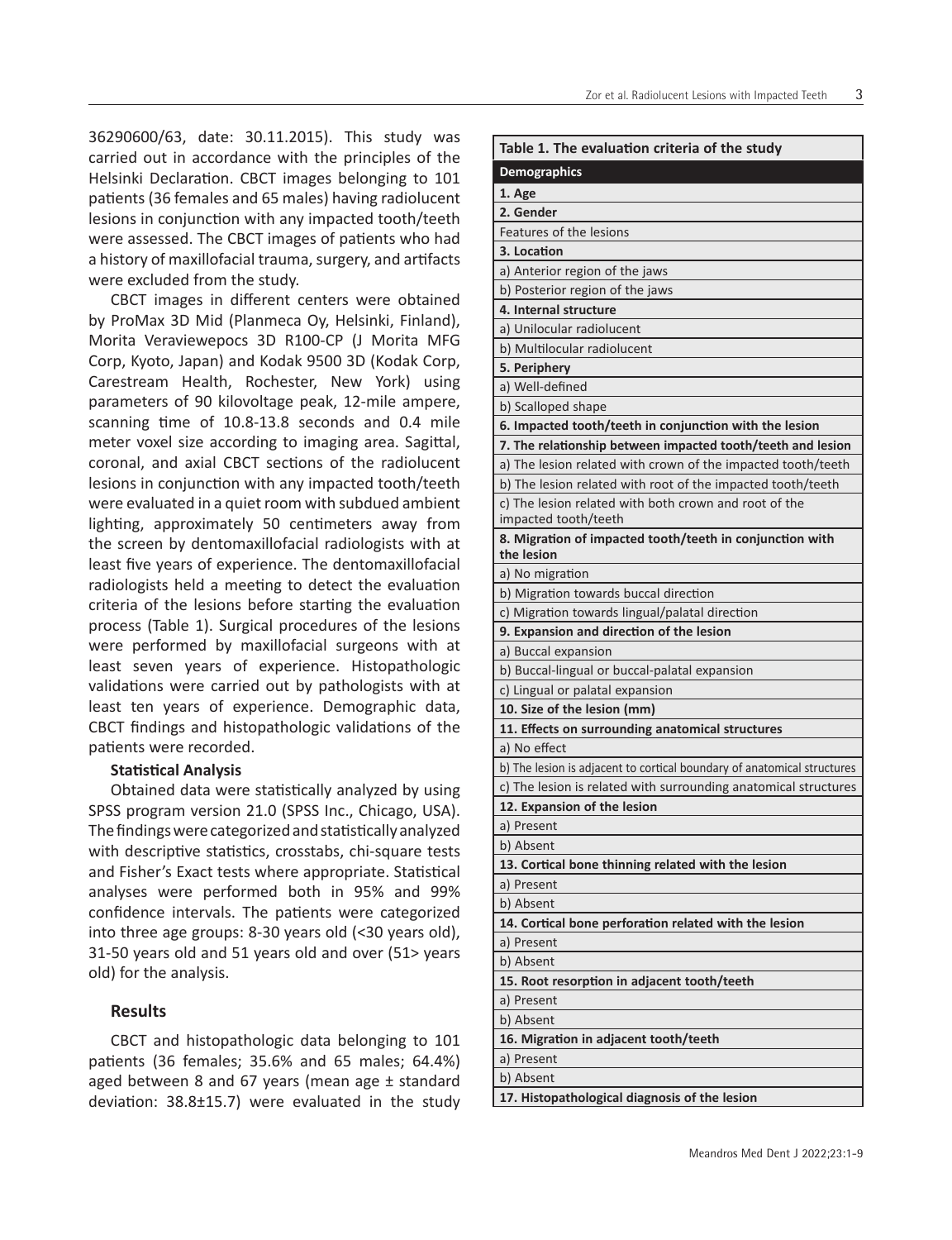(Table 2). 65 lesions were diagnosed in males, while 36 lesions were diagnosed in females. The lesions consisted of DC (n=72; 71.29%) (Figure 1), OKC (n=15; 14.85%) (Figure 2,3), inflammation (n=7; 6.93%), ameloblastoma (n=5; 4.95%), and glandular odontogenic cyst (n=2; 1.98%) respectively (Table 3).

Majority of the lesions were in the posterior region of the mandible (n=63; 62.4%) and related with the mandibular third molars (n=60; 59.4%). The most common features of the lesions were unilocular radiolucency (n=92, 91.1%), well-circumscribed (n= 91, 90.1%), and expansive (n=86, 85.1%). More than half of the lesions did not cause any migration of the related impacted tooth (n=53, 52.5%), resorption of adjacent tooth/teeth (n=52, 51.2%) and migration of adjacent tooth/teeth (n=62, 61.4%). The cortical bone thinning (n=89, 88.1%) and perforation (n=90, 89.1%) were a common finding. The distribution and statistical analysis of the variables were shown in Table 4 in detail according to gender.

A statistically significant relationship was found between the migration of the impacted tooth/teeth

| Table 2. Demographic characteristics of the patients |           |     |      |  |
|------------------------------------------------------|-----------|-----|------|--|
| <b>Characteristics</b>                               | Mean ± SD | n   | %    |  |
| Age                                                  | 38.8±15.7 |     |      |  |
| Gender                                               |           |     |      |  |
| Female                                               |           | 36  | 35.6 |  |
| Male                                                 |           | 65  | 64.4 |  |
| Total                                                |           | 101 | 100  |  |
|                                                      |           |     |      |  |

SD: Standard deviation



**Figure 1.** The image of cone-beam computed tomography for dentigerous cyst



**Figure 2.** The image of cone-beam computed tomography for odontogenic keratocyst



**Figure 3.** The image of cone-beam computed tomography for odontogenic keratocyst

**Table 3. Histopathologic distribution of lesions in total** 

| and according to gender          |                |             |             |
|----------------------------------|----------------|-------------|-------------|
| <b>Histopathologic diagnosis</b> | Female         | <b>Male</b> | Total n (%) |
| Dentigerous cyst                 | 23             | 49          | 72 (71.3)   |
| Odontogenic keratocyst           |                | 8           | 15 (14.85)  |
| Glandular odontogenic cyst       | 0              | 2           | 2(1.98)     |
| Ameloblastoma                    | $\overline{2}$ | 3           | 5(4.95)     |
| Inflammation                     | 4              | 3           | 7(6.93)     |
| Total                            | 36             | 65          | 101 (100)   |

related to the lesion (p<0.05) and the expansion of the lesion (p<0.01) according to gender. The migration both the buccal and lingual/palatal direction of impacted tooth/teeth was more common in males than in females. Expansion of the lesion was more common in males than in females. No statistically significant difference was found between gender and the other variables (Table 4).

A statistically significant relationship was found between the migration of the impacted tooth/teeth related to the lesion (p<0.05) and the histopathological diagnosis of the lesion (p<0.01) according to age groups. The migration towards buccal direction of impacted tooth/teeth was more common in the patients ≤30 years old, while the migration towards lingual/palatal was more common in the patients 51≥ years old. Most of the patients with DC were 31-50 years old and 51≥ years old, while other lesions were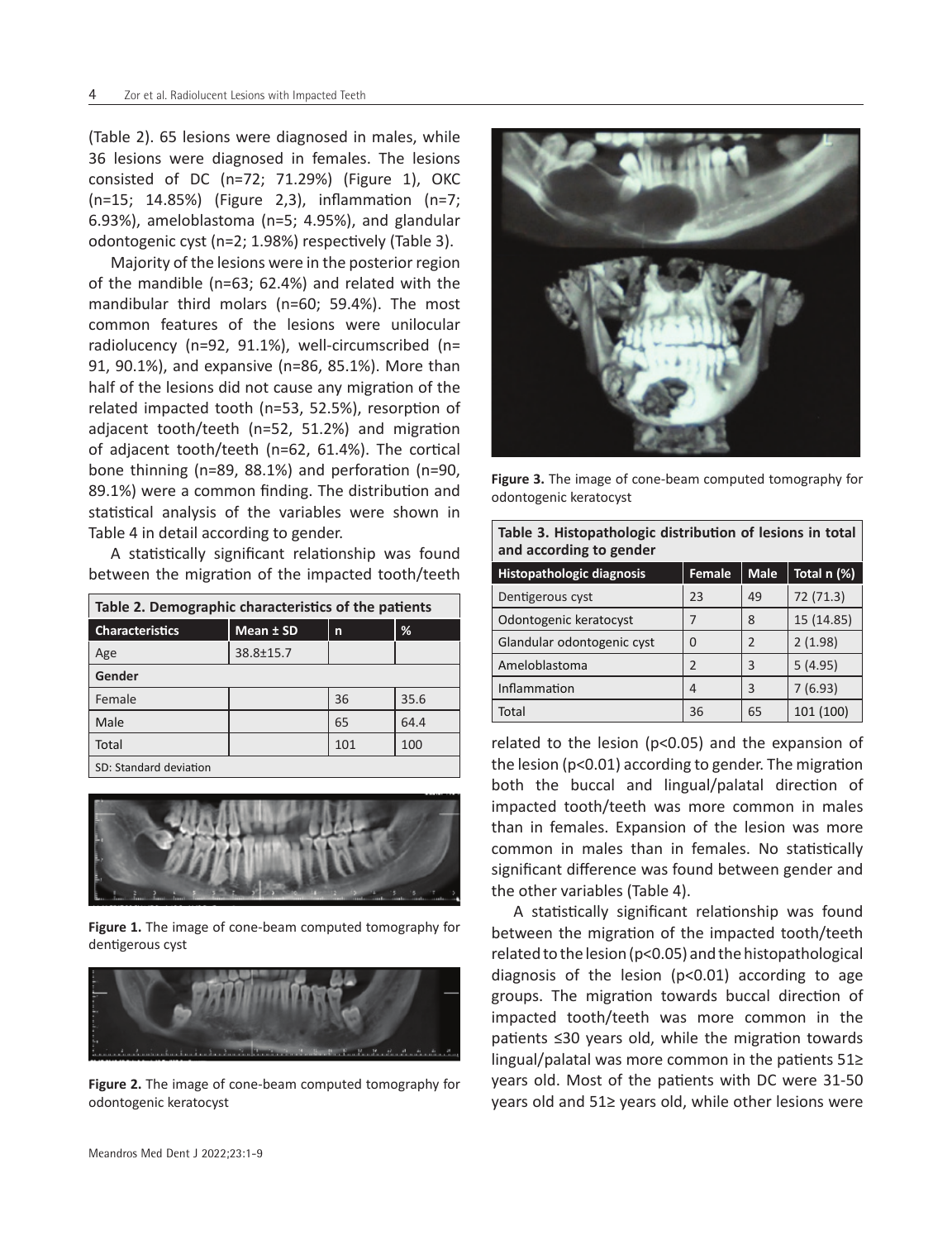| Table 4. The distribution and statistical analysis of the variables according to gender |                                                                                                                                        |                        |                      |                       |                      |
|-----------------------------------------------------------------------------------------|----------------------------------------------------------------------------------------------------------------------------------------|------------------------|----------------------|-----------------------|----------------------|
| <b>Variables</b>                                                                        | <b>Items</b>                                                                                                                           | <b>Female</b><br>n (%) | <b>Male</b><br>n (%) | <b>Total</b><br>n (%) | p-value              |
| Location of the lesion                                                                  | Anterior region of the jaws                                                                                                            | 13 (36.1)              | 25 (38.5)            | 38 (37.6)             | 0.815                |
|                                                                                         | Posterior region of the jaws                                                                                                           | 23 (63.9)              | 40 (61.5)            | 63 (62.4)             |                      |
| Internal structure of the<br>lesion                                                     | Unilocular                                                                                                                             | 32 (88.9)              | 60 (92.3)            | 92 (91.1)             | $0.405^{\circ}$      |
|                                                                                         | Multilocular                                                                                                                           | 4(11.1)                | 5(7.7)               | 9(8.9)                |                      |
| Periphery of the lesion                                                                 | Well-defined                                                                                                                           | 31 (86.1)              | 60 (92.3)            | 91 (90.1)             | $0.253$ <sup>a</sup> |
|                                                                                         | Scalloped shape                                                                                                                        | 5(13.9)                | 5(7.7)               | 10 (9.9)              |                      |
|                                                                                         | 38                                                                                                                                     | 13 (36.1)              | 15(23.1)             | 28 (27.7)             |                      |
| Impacted tooth/teeth<br>in conjunction with the                                         | 48                                                                                                                                     | 9(25.0)                | 23(35.4)             | 32 (31.7)             | 0.363                |
| lesion                                                                                  | 13, 23 or 43                                                                                                                           | 9(25.0)                | 13(20.0)             | 22 (21.8)             |                      |
|                                                                                         | Other teeth                                                                                                                            | 5(13.9)                | 14 (21.5)            | 19 (18.8)             |                      |
| The relationship                                                                        | The lesion related with crown of the impacted tooth/teeth                                                                              | 19 (52.8)              | 22 (33.8)            | 41 (40.6)             |                      |
| between impacted                                                                        | The lesion related with root of the impacted tooth/teeth                                                                               | 4(11.1)                | 11(16.9)             | 15 (14.9)             | 0.177                |
| tooth/teeth and lesion                                                                  | The lesion related with both crown and root of the<br>impacted tooth/teeth                                                             | 13 (36.1)              | 32 (49.2)            | 45 (44.6)             |                      |
| Migration presence of                                                                   | No migration                                                                                                                           | 20 (55.6)              | 33 (50.8)            | 53 (52.5)             |                      |
| impacted tooth/teeth<br>in conjunction with the                                         | Migration towards buccal direction                                                                                                     | 13 (36.1)              | 14 (21.5)            | 27(26.7)              | $0.047*$             |
| lesion                                                                                  | Migration towards lingual/palatal direction                                                                                            | 3(8.3)                 | 18 (27.7)            | 21 (20.8)             |                      |
|                                                                                         | <b>Buccal expansion</b>                                                                                                                | 11 (30.6)              | 17(26.2)             | 28(27.7)              | 0.478                |
| Expansion presence and<br>direction of the lesion                                       | Buccal-lingual or buccal-palatal expansion                                                                                             | 20 (55.6)              | 43 (66.2)            | 63 (62.4)             |                      |
|                                                                                         | Lingual or palatal expansion                                                                                                           | 5(13.9)                | 5(7.7)               | 10 (9.9)              |                      |
|                                                                                         | No effect                                                                                                                              | 7(19.4)                | 14 (21.5)            | 21 (20.8)             |                      |
| Effects of surrounding<br>anatomical structures                                         | The lesion is adjacent to cortical boundary of anatomical<br>structures                                                                | 8(22.2)                | 11(16.9)             | 19 (18.8)             | 0.805                |
|                                                                                         | The lesion is related with surrounding anatomical<br>structures                                                                        | 21(58.3)               | 40 (61.5)            | 61(60.4)              |                      |
| Expansion of the lesion                                                                 | Present                                                                                                                                | 26 (72.2)              | 60 (92.3)            | 86 (85.1)             | $0.007**$            |
|                                                                                         | Absent                                                                                                                                 | 10 (27.8)              | 5(7.7)               | 15 (14.9)             |                      |
| Cortical bone thinning                                                                  | Present                                                                                                                                | 32 (88.9)              | 57 (87.7)            | 89 (88.1)             | $0.566^{\circ}$      |
| related with the lesion                                                                 | Absent                                                                                                                                 | 4(11.1)                | 8(12.3)              | 12 (11.9)             |                      |
| Cortical bone                                                                           | Present                                                                                                                                | 31 (86.1)              | 59 (90.8)            | 90 (89.1)             | $0.342$ <sup>a</sup> |
| perforation related with<br>the lesion                                                  | Absent                                                                                                                                 | 5(13.9)                | 6(9.2)               | 11 (10.9)             |                      |
| Root resorption in                                                                      | Present                                                                                                                                | 14 (38.9)              | 35 (53.8)            | 49 (48.5)             | 0.150                |
| adjacent tooth/teeth                                                                    | Absent                                                                                                                                 | 22(61.1)               | 30 (46.2)            | 52(51.5)              |                      |
| Migration in adjacent<br>tooth/teeth                                                    | Present                                                                                                                                | 12 (33.3)              | 27(41.5)             | 39 (38.6)             | 0.417                |
|                                                                                         | Absent                                                                                                                                 | 24 (66.7)              | 38 (58.5)            | 62(61.4)              |                      |
| Histopathological                                                                       | Dentigerous cyst                                                                                                                       | 23(63.9)               | 49 (75.4)            | 72 (71.3)             | 0.221                |
| diagnosis of the lesion                                                                 | Other lesions                                                                                                                          | 13(36.1)               | 16 (24.6)            | 29 (28.7)             |                      |
| Total<br>101(100)<br>36 (35.6)<br>65 (64.4)                                             |                                                                                                                                        |                        |                      |                       |                      |
|                                                                                         | <sup>a</sup> Statistical analysis result according to Fisher Exact test. *p<0.05; **p<0.01 Teeth were numbered according to FDI system |                        |                      |                       |                      |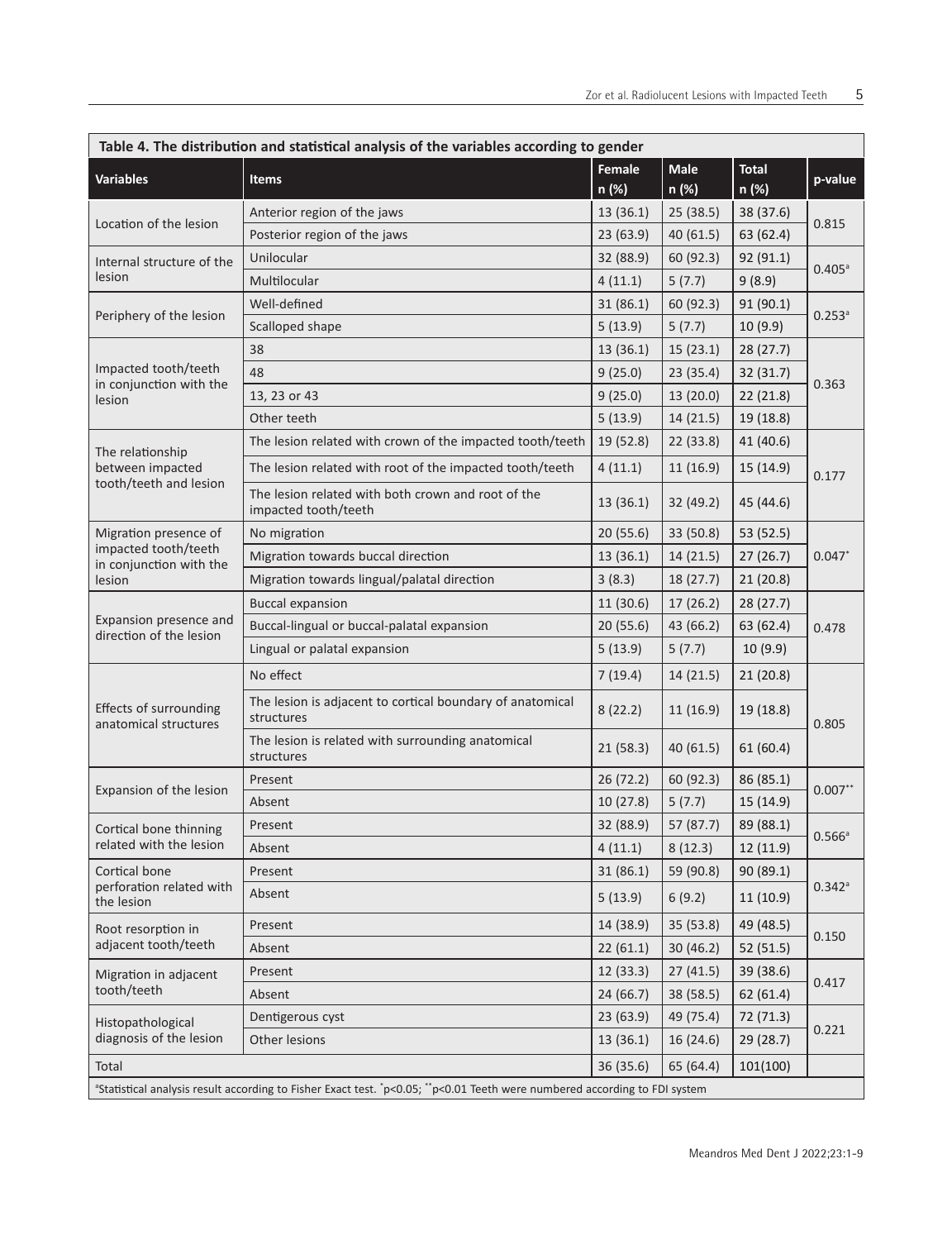more common among patients ≤30 years old. No statistically significant difference was found between the age groups and the other variables (Table 5).

### **Discussion**

The multicenter studies are very important and valuable to determine the real prevalence of lesions. Actually it is very difficult to collect the data in these types of studies but obtained results are so valuable. Essentially, in the literature some studies which were evaluated the prevalence and characteristics of jaw lesions (8,13,14) can be found and there are a lot of studies about impacted teeth and the lesions (8-10). But the number of the multicenter studies about the impacted teeth and the lesions related with them is limited (11,12). Our study is one of the few studies with these properties.

According to our results, majority of the lesions were in the posterior region of the mandible and related with mandibular third molars. This result is compatible with previous studies (10-12). Additionally, in this study, the most frequently impacted teeth were found as the third molar, canine and other teeth, respectively. Because the third molars account for 98% of all impacted teeth. Generally, impaction of mandibular molars is seen more frequently compared with maxillary molars (7,14).

According to CBCT findings, the most common features of the lesions were unilocular radiolucency, well-circumscribed and expansive. More than a half of the lesions did not cause any migration of the related impacted tooth, resorption of adjacent tooth/teeth and migration of adjacent tooth/teeth. The cortical bone thinning and perforation were a common finding in general. These radiographic findings are common in benign lesions. In general, cysts and tumors present in the study had benign characters (15).

There were statistically significant differences between gender with the migration of impacted tooth/teeth in conjunction with the lesion and expansion of the lesion. This could be related with the type of lesion. The benign and aggressive lesions show different growth patterns. The radiographic findings of these lesions depend on morphologic findings and the relationship of adjacent structures. The size, growth stage, and localization of the lesions have effect on the radiographic features of the lesions, even one having the same histopathological diagnosis. On the other hand, lesions with different histopathologic structures could share similar radiographic features (16,17).

Regarding histopathological diagnosis almost two third of the lesions were DC, followed by OKC, inflammation, ameloblastoma and glandular odontogenic cysts. In some studies, the relationship between the impacted tooth and the frequency of odontogenic cyst and tumors has been discussed. Curran et al. (18) showed that the frequency of the lesions associated with impacted teeth was DC, OKC, odontoma, ameloblastoma, calcifying epithelial odontogenic tumor, carcinoma, and myxoma, respectively. Shoaee et al. (19) reported that the three most common lesions associated with impacted teeth were DC, OKC, and ameloblastoma. In a previous study, the most common type of lesion associated with impacted third molar teeth was defined as DC followed by OKC, ameloblastoma, paradental cyst, and glandular odontogenic cyst (20). Our results show similarity with recent research indicating DC is the most common lesion associated with impacted teeth (10,15,21).

According to our results, majority of the patients with DC were between 31-50 years old, while other lesions were more common among patients <30 years old. The migration and root resorption in the adjacent tooth and expansion were seen in the evaluated cases in our study. DC was more common among males compared to females. The studies have reported that the DC is usually seen more common in adolescents and young adults between 20-40 years. In addition, it has been shown that DC is typically enveloping the crown of the impacted, leads to migration and is resorbed of adjacent tooth/teeth, and makes expansion buccally or medially, especially in large lesions radiographically (22,23). Also, DC is reported to be seen more common among males in the literature (24). Our findings show similarity with previous studies.

We found that other lesions associated with impacted teeth were OKC, inflammation, ameloblastoma and glandular odontogenic cyst. Many studies have shown that these lesions are associated with impacted teeth (18-20). It has reported that OKC usually appears between second and fourth decades. This lesion is frequently located at posterior body of the mandible and ramus and represented as unilocular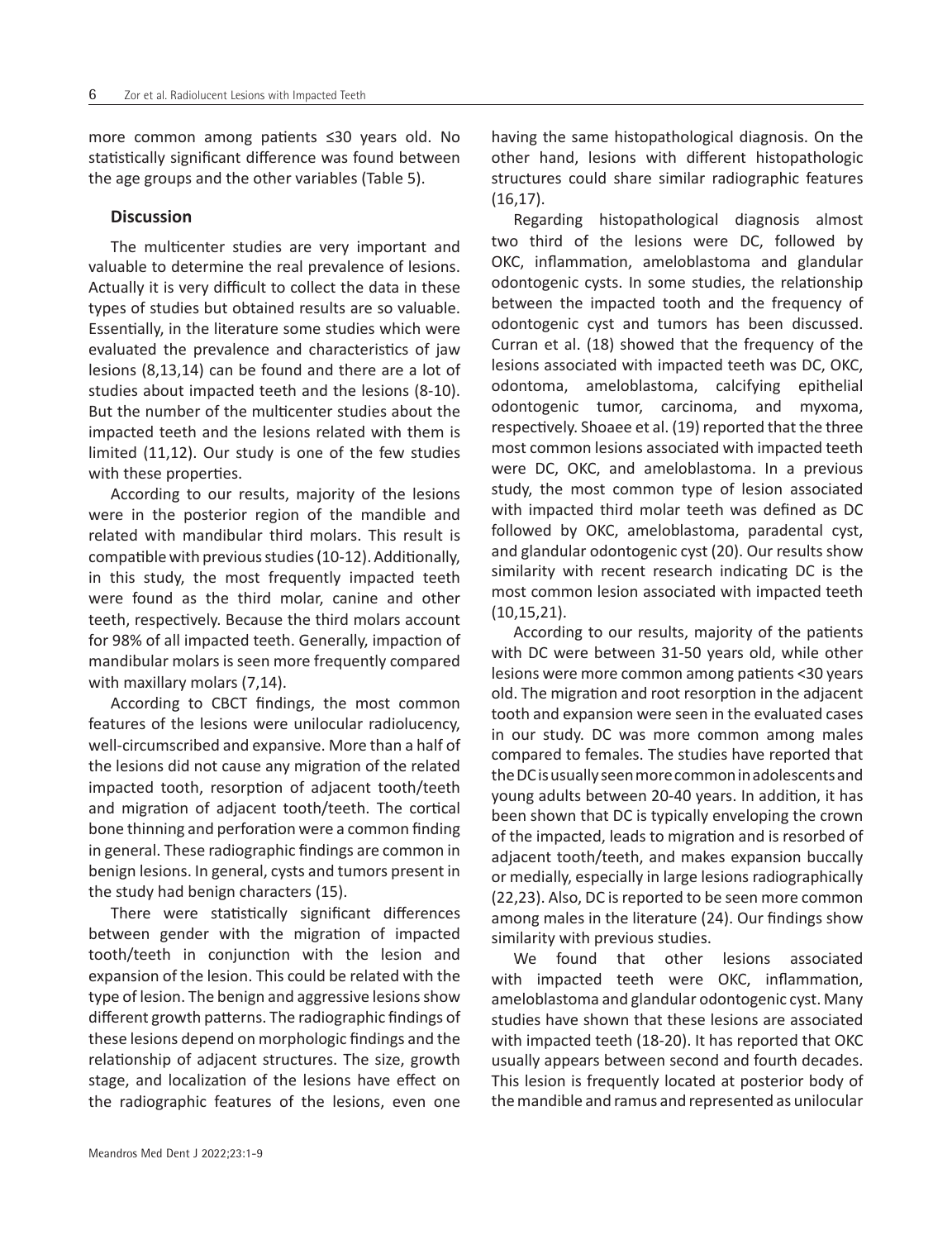| Table 5. The distribution and statistical analysis of the variables according to age |                                                                            |           |                |                   |             |           |
|--------------------------------------------------------------------------------------|----------------------------------------------------------------------------|-----------|----------------|-------------------|-------------|-----------|
| <b>Variables</b>                                                                     | <b>Items</b>                                                               | <30 n (%) | 31-50 n $(\%)$ | $\sqrt{51}$ n (%) | Total n (%) | p value   |
| Location of the lesion                                                               | Anterior region of the jaws                                                | 13 (40.6) | 17(41.5)       | 8(28.6)           | 38 (37.6)   | 0.507     |
|                                                                                      | Posterior region of the jaws                                               | 19 (59.4) | 24 (58.5)      | 20(71.4)          | 63 (62.4)   |           |
| Internal structure of<br>the lesion                                                  | Unilocular                                                                 | 31 (96.9) | 36 (87.8)      | 25 (89.3)         | 92 (91.1)   | a         |
|                                                                                      | Multilocular                                                               | 1(3.1)    | 5(12.2)        | 3(10.7)           | 9(8.9)      |           |
|                                                                                      | Well-defined                                                               | 30 (93.8) | 35 (85.4)      | 26 (92.9)         | 91 (90.1)   | a         |
| Periphery of the lesion                                                              | Scalloped shape                                                            | 2(6.2)    | 6(14.6)        | 2(7.1)            | 10 (9.9)    |           |
|                                                                                      | 38                                                                         | 7(21.9)   | 12 (29.3)      | 9(32.1)           | 28 (27.7)   |           |
| Impacted tooth/teeth<br>in conjunction with                                          | 48                                                                         | 9(28.1)   | 12 (29.3)      | 11 (39.3)         | 32 (31.7)   |           |
| the lesion                                                                           | 13, 23 or 43                                                               | 7(21.9)   | 10 (24.4)      | 5(17.9)           | 22 (21.8)   | 0.652     |
|                                                                                      | Other teeth                                                                | 9(28.1)   | 7(17.0)        | 3(10.7)           | 19 (18.8)   |           |
|                                                                                      | The lesion related with crown of the<br>impacted tooth/teeth               | 12 (37.5) | 20(48.8)       | 9(32.1)           | 41 (40.6)   |           |
| The relationship<br>between impacted<br>tooth/teeth and lesion                       | The lesion related with root of the<br>impacted tooth/teeth                | 4(12.5)   | 4(9.8)         | 7(25.0)           | 15 (14.9)   | a         |
|                                                                                      | The lesion related with both crown and<br>root of the impacted tooth/teeth | 16 (50.0) | 17(41.5)       | 12 (42.9)         | 45 (44.6)   |           |
| Migration of impacted                                                                | No migration                                                               | 12 (37.5) | 26(63.4)       | 15 (53.6)         | 53 (52.5)   | $0.011*$  |
| tooth/teeth in<br>conjunction with the                                               | Migration towards buccal direction                                         | 14 (43.8) | 10 (24.4)      | 3(10.7)           | 27 (26.7)   |           |
| lesion                                                                               | Migration towards lingual/palatal direction                                | 6(18.8)   | 5(12.2)        | 10 (35.7)         | 21(20.8)    |           |
|                                                                                      | <b>Buccal expansion</b>                                                    | 7(21.9)   | 14 (34.1)      | 7(25.0)           | 28 (27.7)   | a         |
| Direction of expansion                                                               | Bucco-lingual or buccal-palatal expansion                                  | 22 (68.8) | 23(56.1)       | 18 (64.3)         | 63 (62.4)   |           |
|                                                                                      | Lingual or palatal expansion                                               | 3(9.4)    | 4(9.8)         | 3(10.7)           | 10 (9.9)    |           |
|                                                                                      | No effect                                                                  | 6(18.8)   | 9(22.0)        | 6(21.4)           | 21 (20.8)   |           |
| Effects on surrounding<br>anatomical structures                                      | The lesion is adjacent to cortical boundary<br>of anatomical structures    | 6(18.8)   | 9(22.0)        | 4(14.3)           | 19 (18.8)   | 0.934     |
|                                                                                      | The lesion is related with surrounding<br>anatomical structures            | 20(62.5)  | 23(56.1)       | 18 (64.3)         | 61(60.4)    |           |
| Expansion of the                                                                     | Present                                                                    | 30 (93.8) | 33 (80.5)      | 23(82.1)          | 86 (85.1)   | a         |
| lesion                                                                               | Absent                                                                     | 2(6.2)    | 8(19.5)        | 5(17.9)           | 15 (14.9)   |           |
| Cortical bone thinning                                                               | Present                                                                    | 30 (93.8) | 36 (87.8)      | 23(82.1)          | 89 (88.1)   | a         |
| related with the lesion                                                              | Absent                                                                     | 2(6.2)    | 5(12.2)        | 5(17.9)           | 12(11.9)    |           |
| Cortical bone                                                                        | Present                                                                    | 31 (96.9) | 37 (90.2)      | 22 (78.6)         | 90 (89.1)   | a         |
| perforation related<br>with the lesion                                               | Absent                                                                     | 1(3.1)    | 4(9.8)         | 6(21.4)           | 11(10.9)    |           |
| Root resorption in                                                                   | Present                                                                    | 13 (40.6) | 21(51.2)       | 15 (53.6)         | 49 (48.5)   | 0.548     |
| adjacent tooth/teeth                                                                 | Absent                                                                     | 19 (59.4) | 20(48.8)       | 13 (46.4)         | 52 (51.5)   |           |
| Migration in adjacent                                                                | Present                                                                    | 14 (43.8) | 16 (39.0)      | 9(32.1)           | 39 (38.6)   | 0.653     |
| tooth/teeth                                                                          | Absent                                                                     | 18 (56.2) | 25(61.0)       | 19 (67.9)         | 62(61.4)    |           |
| Histopathological                                                                    | Dentigerous cyst                                                           | 15 (46.9) | 34 (82.9)      | 23(82.1)          | 72 (71.3)   | $0.001**$ |
| diagnosis of the lesion                                                              | Other lesions                                                              | 17(53.1)  | 7(17.1)        | 5(17.9)           | 29 (28.7)   |           |
| Total<br>32 (31.7)<br>41 (40.6)<br>28 (27.7)                                         |                                                                            |           | 101 (100)      |                   |             |           |
| <sup>a</sup> Chi-square analysis is not appropriate. *p<0.05; **p<0.01               |                                                                            |           |                |                   |             |           |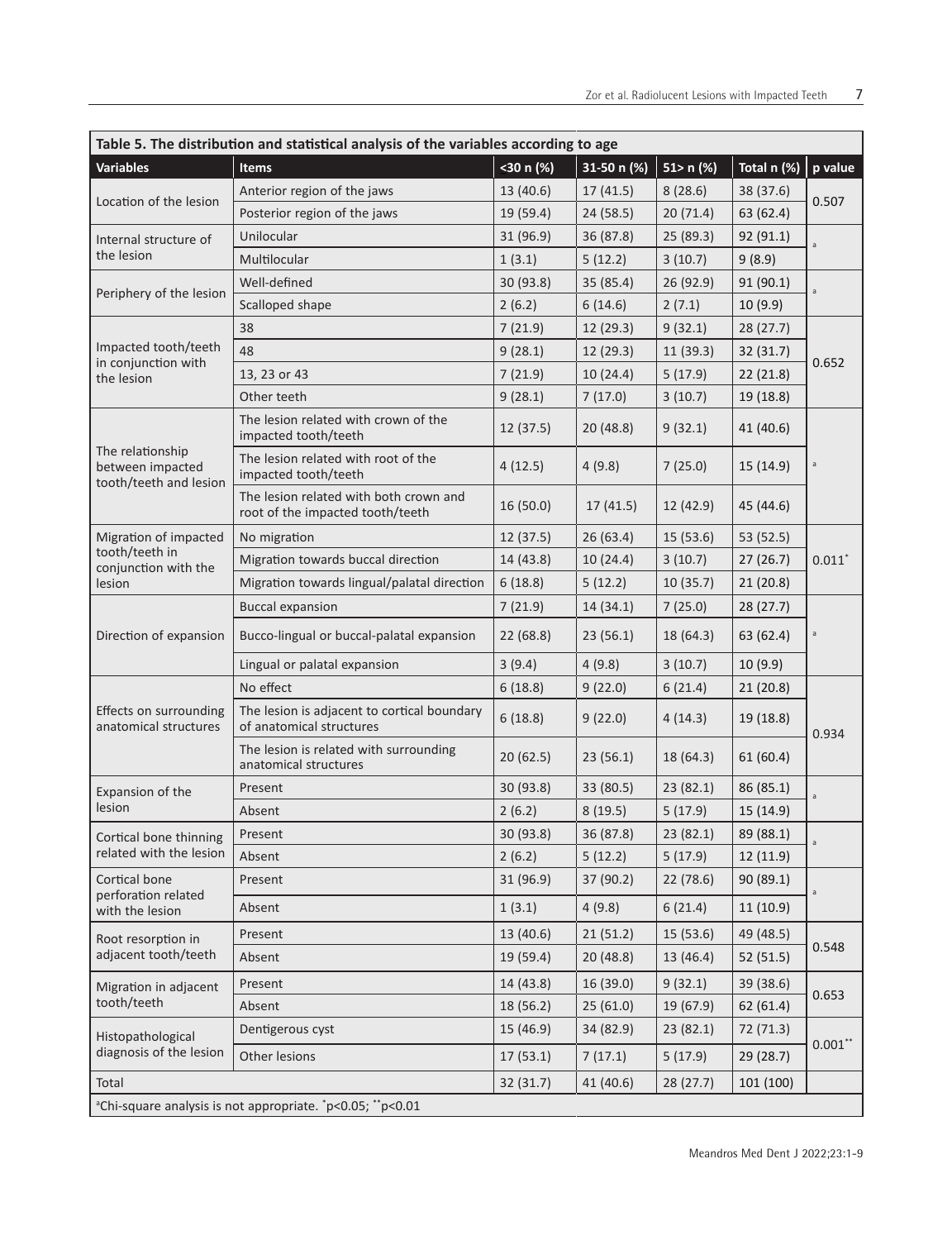or multilocular radiolucency having well-defined borders, with minimal mediolateral expansion. Also, it has been informed that OKC may include the crown of the impacted teeth resembling the DC in some cases (22). In contrast, ameloblastoma is a benign lesion, a locally invasive tumor. It has reported that ameloblastoma is usually seen in patients 20-50 years old and develops in the molar-ramus regions of the mandible. It has been presented that this lesion usually shows unilocular or multilocular radiolucency and performs root resorption and tooth migration on the radiograph (24). In a recent study, it was reported that OKC and ameloblastoma lead to mesial-distal displacement of the impacted teeth more frequently compared with DC. OKC and ameloblastoma showed more aggressive growth pattern with higher rate of bony discontinuity and cortical bone expansion compared with DC (22).

### **Conclusion**

We can say that this study is one of the few multicenter studies when viewed from this angle. In this study, statistically significant differences were found between age groups and migration of impacted tooth/teeth in conjunction with the lesion and histopathological diagnosis of the lesion. The migration of impacted tooth/teeth towards buccal direction was more common in the patients ≤30 years old, while lingual/palatal migration was more common in the patients 51≥ years old.

The clinical and radiographic features of lesions located in jaws show some similarity according to their growth patterns. Majority of these lesions are benign but certain lesions are aggressive and show a destructive growth pattern. These affect the treatment choice, surgical techniques, and postoperative recurrence rates. CBCT findings could help the surgeons' initial diagnosis, pre-operative surgery planning and treatment choice. Knowing all clinical, radiological, and histopathological features of the lesions provide the surgeon to reach the correct diagnosis, thus the doctors achieve high success in treatment with the right treatment plan.

#### **Ethics**

**Ethics Committee Approval:** The present cohort study was designed as a survey and was approved by the Clinical Research Ethics Committee of Ankara University Faculty of Dentistry (approval no: 36290600/63, date: 30.11.2015).

**Informed Consent:** Retrospective study. **Peer-review:** Internally peer-reviewed.

#### **Authorship Contributions**

Surgical and Medical Practices: Z.F.Z., Z.A., E.B., S.K., D.G., İ.P., Concept: Z.F.Z., Z.A., E.B., S.K., D.G., İ.P., Design: Z.F.Z., Z.A., Y.T.K., C.D., E.B., S.K., D.G., İ.P., Data Collection or Processing: Z.F.Z., Z.A., N.H., Y.T.K., C.D., E.B., İ.S., M.İ., D.G., Analysis or Interpretation: N.H., Y.T.K., C.D., İ.S., N.B., Literature Search: Z.F.Z., Z.A., N.H., Y.T.K., C.D., N.B., Writing: Z.F.Z.

**Conflict of Interest:** No conflict of interest was declared by the authors.

**Financial Disclosure:** The authors declared that this study received no financial support.

#### **References**

- Kaushal N. Is radiographic appearance a reliable indicator for the absence or presence of pathology in impacted third molars? Indian J Dent Res 2012; 23: 298.
- 2. Stathopoulos P, Mezitis M, Kappatos C, Titsinides S, Stylogianni E. Cysts and tumors associated with impacted third molars: is prophylactic removal justified? J Oral Maxillofac Surg 2011; 69: 405-8.
- 3. Wood NK, Goaz PW, Schwartz LJ. Pericoronal radiolucencies. In: Wood NK, Goaz PW, editors. Differential diagnosis of oral lesions. 3rd ed. St Louis: Mosby; 1985. P. 357-8.
- 4. Cabbar F, Güler N, Comunoğlu N, Sençift K, Cöloğlu S. Determination of potential cellular proliferation in the odontogenic epithelia of the dental follicle of the asymptomatic impacted third molars. J Oral Maxillofac Surg 2008; 66: 2004-11.
- 5. Regezzi JA, Sciubba JJ. Cysts of the oral region. In: Regezi JA, Sciubba JJ, editors. Oral pathology; clinical pathologic correlations. 3rded. Philadelphia: WB Saunders Company; 1999. p. 288-322.
- 6. Deana NF, Alves N. Cone Beam CT in Diagnosis and Surgical Planning of Dentigerous Cyst. Case Rep Dent 2017; 2017: 7956041.
- 7. Scarfe WC, Farman AG, Sukovic P. Clinical applications of conebeam computed tomography in dental practice. J Can Dent Assoc 2006; 72: 75-80.
- 8. Patil S, Halgatti V, Khandelwal S, Santosh BS, Maheshwari S. Prevalence of cysts and tumors around the retained and unerupted third molars in the Indian population. J Oral Biol Craniofac Res 2014; 4: 82-7.
- 9. Campbell JH. Pathology associated with the third molar. Oral Maxillofac Surg Clin North Am 2013; 25: 1-10, v.
- 10. Karabas HC, Ozcan I, Tekkesin MS, Tasyapan SA, Guray B, Atapek MM. Evaluation of Radiolucent Lesions Associated with Impacted Teeth: A Retrospective Study. Curr Med Imaging 2020; 16: 1332-9.